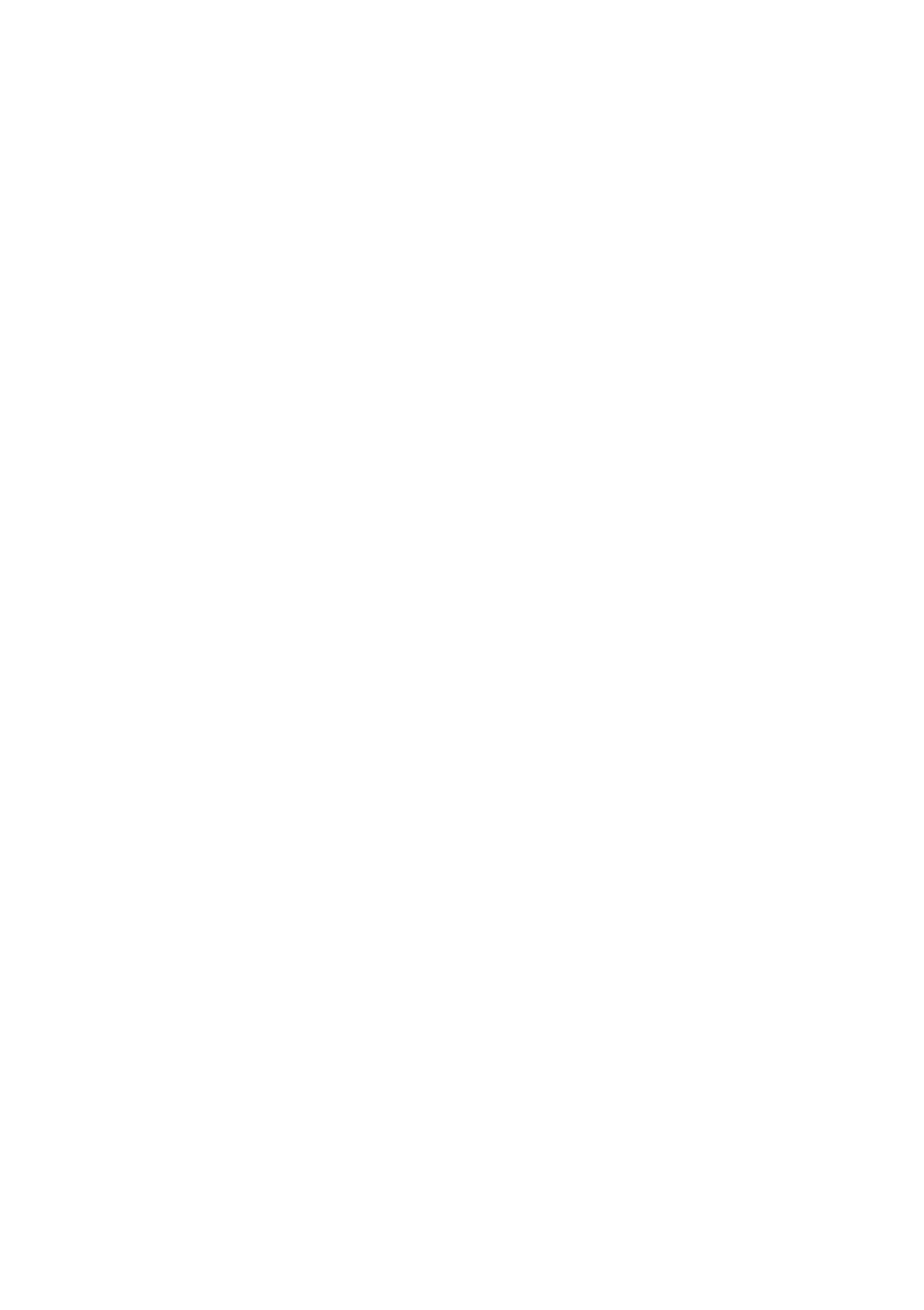# SECURE AND BOLT DOWN BEFORE INSTALLATION

# LIFT SEAT UP



### THE WASH LOUNGE MUST BE SECURED TO THE FLOOR.

Making sure your wash lounge is supported from behind, remove the back panel by unscrewing the two screws located on the left and right of the access panel. Fix to the floor through connector brackets using bolts.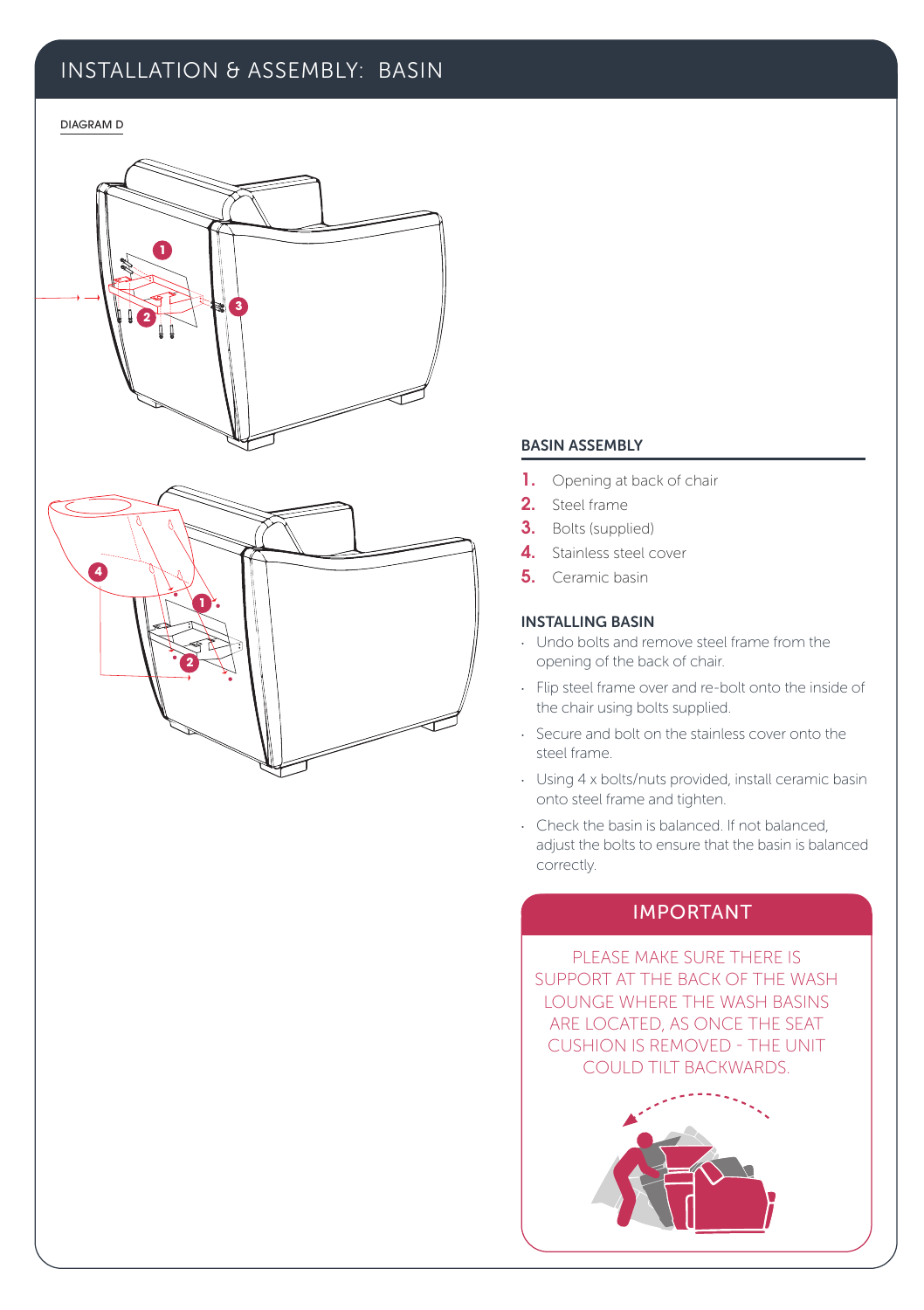### ASSEMBLY



### BASIN ASSEMBLY

- 1. Flick Mixer
- 2. Showerhead
- **3.** Showerhose basin collar
- 4. Comfortneck
- 5. O-ring
- 6. Foam washers
- 7. Plastic nut
- 8. Flat seal
- 9. Fitted flange
- 10. Flexible waste pipe
- 11. Flange
- **12.** Seal
- 13. P trap (not supplied)
- 14. Hot and cold braided hoses
- 15. Long nut
- 16. Plastic washers
- 17. Metal washers
- 18. O-ring

### BASIN ASSEMBLY

- 2. Install Flick Mixer using O-ring, plastic and metal washers & (Long Nut) and Shower Head using the Showerhose Basin Collar, O-ring, Foam Washer & Plastic Nut as indicated.
- 3. Place Flick Mixer and Shower Head Hoses through the holes in the basin.
- 4. Connect Flexible Waste Pipe to Plug and Waste which is already installed making use of the with Flat Seal and fitted Flange.

### PLUMBING CONNECTION

- 5. Connect Flexible Waste Pipe to P trap (not supplied) making use of Seal and Flange.
- 6. Connect hot and cold (½" connection) braided hoses to respective supplies.
- 7. Please attach Comfortneck to the basin.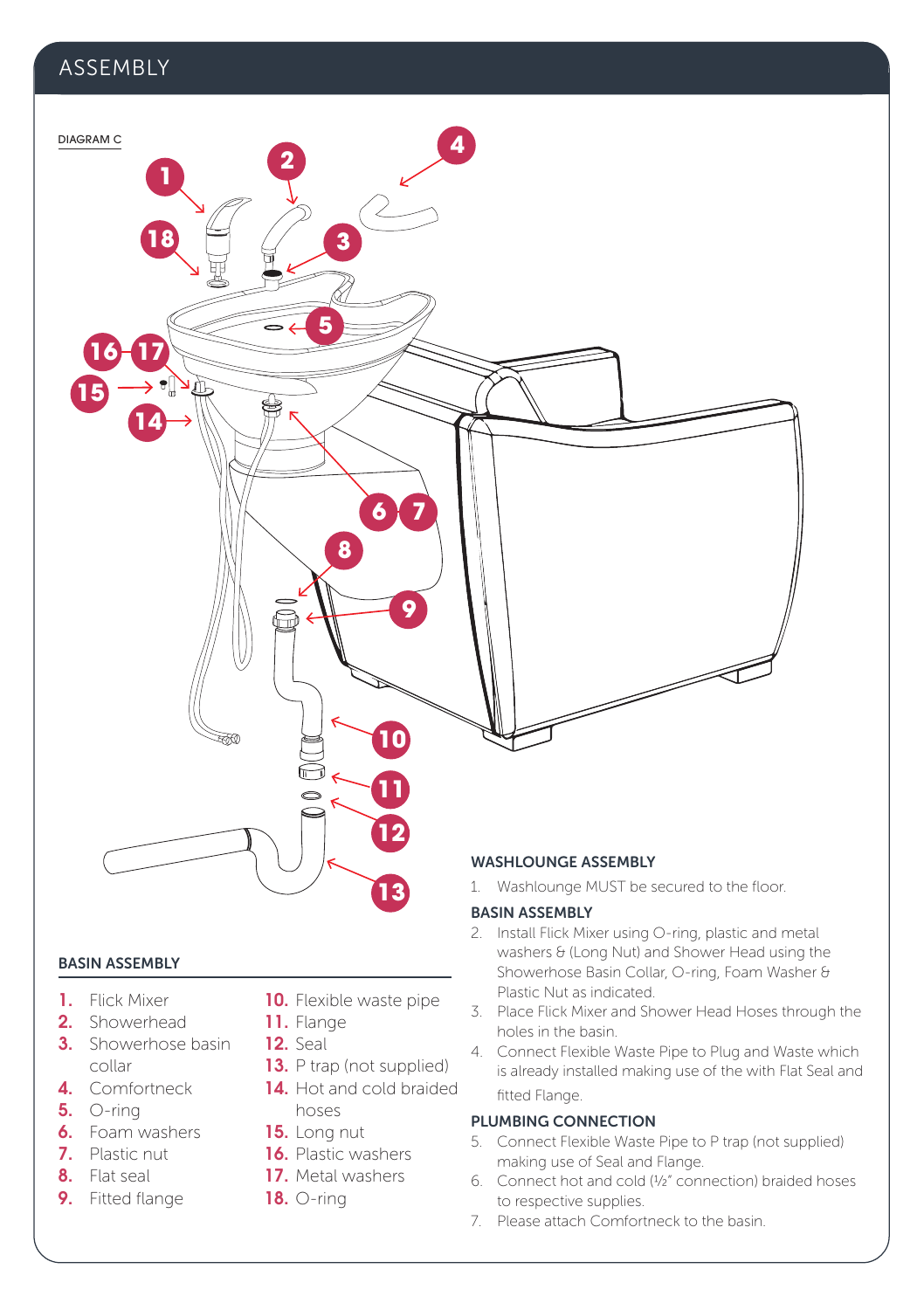### **CLEANING**

### ALWAYS FOLLOW THE CLEANING INSTRUCTIONS

### UPHOLSTERY

All upholstery needs some care; good housekeeping will help to prolong the life of any upholstered products. Avoid extreme temperatures. Extreme cold can make your vinyl prone to cracking, while extreme heat can cause permanent stretching. Avoid exposing your products to direct sunlight for prolonged periods of time.

### ALWAYS FOLLOW THE CLEANING INSTRUCTIONS

- Wipe with a clean colourfast cloth dampened with mild alkaline free soap and luke warm water. Do not wet excessively.
- Remove all traces of any cleaning product by wiping with fresh water and a clean cloth.
- Dry with a soft, clean cloth.
- Stubborn grime may require gentle scrubbing with a soft brush.

### Do not use:

- hot or boiling water
- hydrocarbons including alcohol
- acetone
- furniture polishes
- bleach
- concentrated detergents
- abrasive powder or paste cleaners
- steel wool
- silicon or petroleum-based cleaners
- solvent based or abrasive cleaning agents

### METAL AREAS

Wipe using regular cleaning products that are recommended for stainless steel and metals.

### Do not use:

- · acetone · furniture polishes
	-
- · bleach · detergent  $\cdot$  abrasive cleaners
	-

Damage caused by any improper treatment is not covered by the product warranty.

### MAINTENANCE

A periodic inspection of all components and fasteners should be made to ensure that your washlounge is structurally intact and functioning properly.

Damaged and broken parts should be replaced and loose fasteners tightened.

All maintenance to be carried out by a suitably qualified tradesperson.

### HOW TO CHANGE A SHOWERHEAD

Please view our online video on how to change a showerhead: www.comfortel.com.au/service-support/troubleshooting-videos/